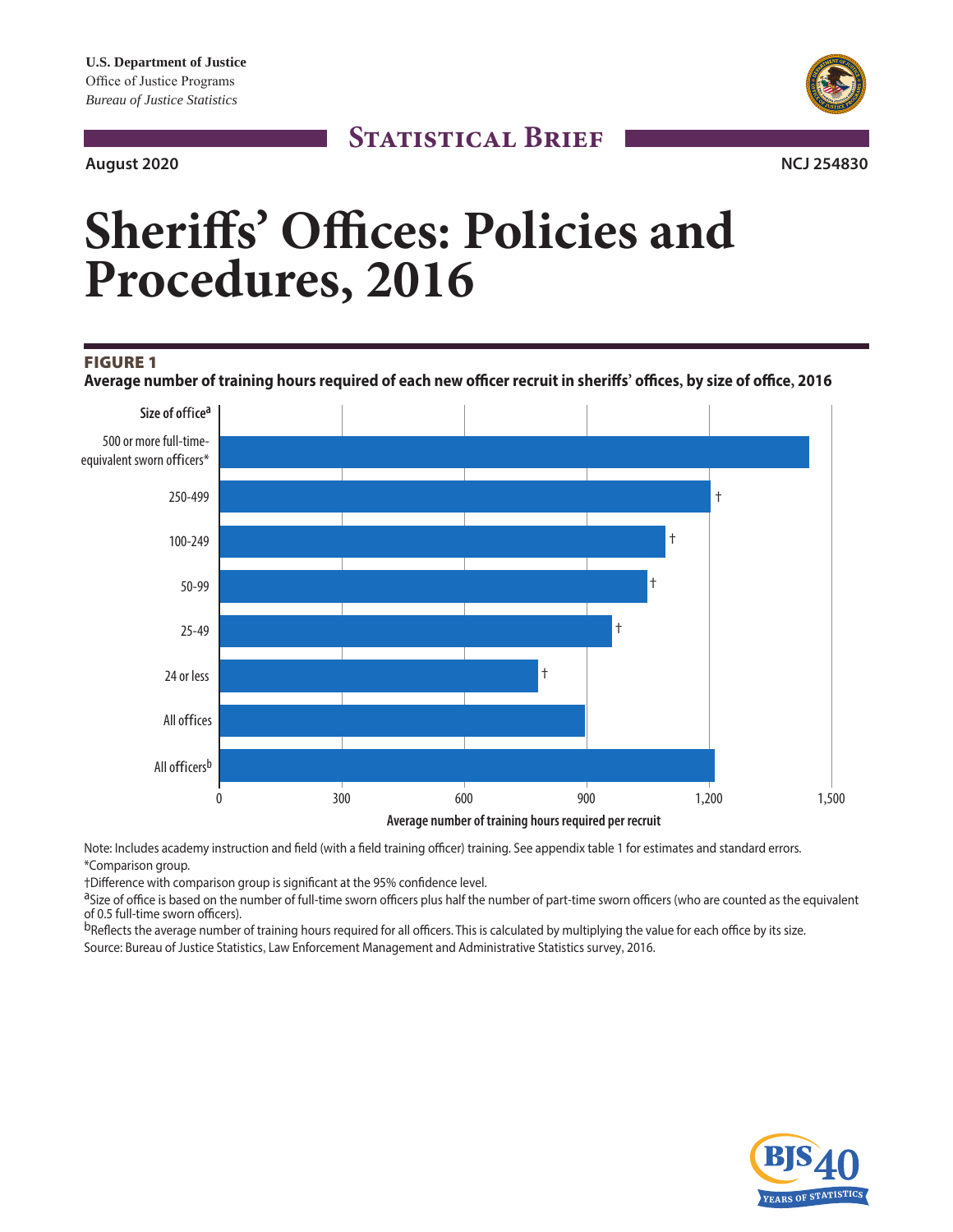# TABLE 1

#### **Percent of sheriffs' offices that maintained a written community-policing plan, by size of office, 2016**

| Size of office <sup>a</sup>                          | Maintained a plan |  |
|------------------------------------------------------|-------------------|--|
| 500 or more full-time-<br>equivalent sworn officers* | 80.6%             |  |
| 250-499                                              | $60.3 +$          |  |
| 100-249                                              | 38.8 +            |  |
| 50-99                                                | $42.7 +$          |  |
| 25-49                                                | $40.9 +$          |  |
| 24 or less                                           | $34.2 +$          |  |
| All offices                                          | 38.4              |  |
| All officers <sup>b</sup>                            | 56.9              |  |

Note: See appendix table 2 for standard errors.

\*Comparison group.

†Difference with comparison group is significant at the 95% confidence level.

aSize of office is based on the number of full-time sworn officers plus half the number of part-time sworn officers (who are counted as the equivalent of 0.5 full-time sworn officers).

bReflects the percentage of officers whose offices maintained a written community-policing plan. This is calculated by multiplying the result for each office by its size.

Source: Bureau of Justice Statistics, Law Enforcement Management and Administrative Statistics survey, 2016.

#### Annual operating budget of sheriffs' offices, by size of office, 2016 TABLE 2

| Size of office <sup>a</sup>                          | <b>Total budget</b> | Per office    | Per sworn officer <sup>b</sup> Per employee <sup>c</sup> |                            |
|------------------------------------------------------|---------------------|---------------|----------------------------------------------------------|----------------------------|
| 500 or more full-time-<br>equivalent sworn officers* | \$15,692,572,135    | \$329,972,614 | \$251,850                                                | \$131,611                  |
| 250-499                                              | \$6,245,166,318     | \$76,249,778  | $$226,381 \div$                                          | $$106,446 \text{ }^+$      |
| 100-249                                              | \$6,176,089,465     | \$31,249,671  | \$209,952 +                                              | $$96,964 +$                |
| 50-99                                                | \$4,832,323,639     | \$13,285,727  | \$199,042 +                                              | $$90,234 \text{ }^{\circ}$ |
| 25-49                                                | \$3,750,288,312     | \$5,776,117   | $$166,380 \text{ }^{\dagger}$                            | $$72,261$ +                |
| 24 or less                                           | \$2,788,275,092     | \$1,711,554   | \$139,564 +                                              | $$67,036 \text{ +}$        |
| All offices                                          | \$39,484,714,960    | \$13,298,162  | \$161,593                                                | \$75,134                   |

Note: Data are for the fiscal year that included June 30, 2016. Data exclude capital expenditures, such as equipment purchases and construction costs. See appendix table 3 for standard errors.

\*Comparison group.

†Difference with comparison group is significant at the 95% confidence level.

‡Difference with comparison group is significant at the 90% confidence level.

aSize of office is based on the number of full-time sworn officers plus half the number of part-time sworn officers (who are counted as the equivalent of 0.5 full-time sworn officers).

bIncludes full-time sworn officers plus half the number of part-time sworn officers (who are counted as the equivalent of 0.5 full-time sworn officers). Calculated by dividing total budget by the number of full-time-equivalent sworn officers.

CIncludes full-time employees plus half the number of part-time employees (who are counted as the equivalent of 0.5 full-time employees). Calculated by dividing total budget by the number of fulltime-equivalent employees.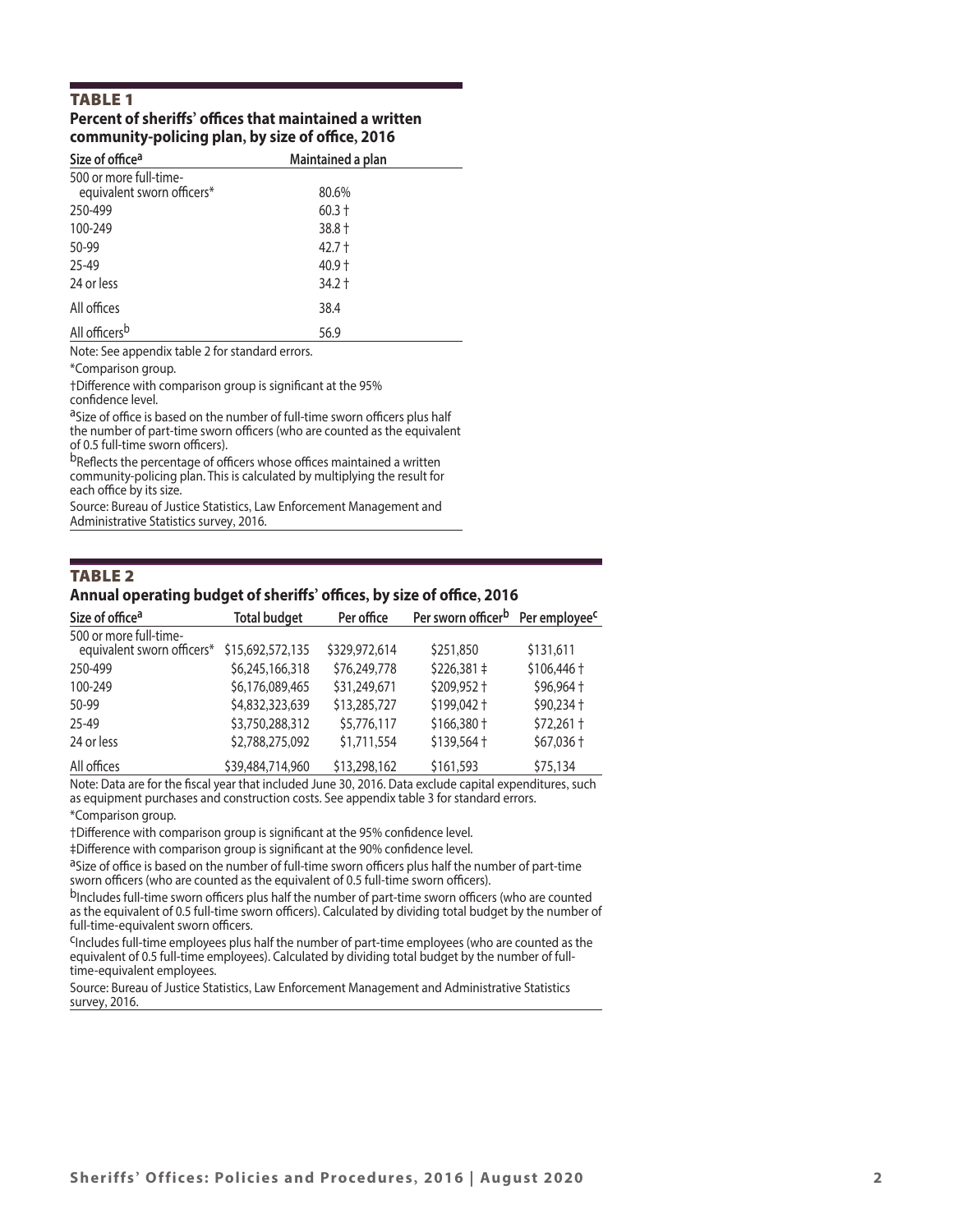# TABLE 3

# **Percent of sheriffs' offices that required annual in-service training of patrol and field officers, by size of office, 2016**

| Size of office <sup>a</sup> | Percent of offices                                                 | Among offices requiring<br>training, average annual<br>hours of in-service training<br>per officer <sup>b</sup> |
|-----------------------------|--------------------------------------------------------------------|-----------------------------------------------------------------------------------------------------------------|
| 500 or more full-time-      |                                                                    |                                                                                                                 |
| equivalent sworn officers*  | 100%                                                               | 32 hrs.                                                                                                         |
| 250-499                     | $96.8 +$                                                           | 37 <sup>‡</sup>                                                                                                 |
| 100-249                     | 100                                                                | 37                                                                                                              |
| 50-99                       | 100                                                                | 36                                                                                                              |
| 25-49                       | $92.5 +$                                                           | 28                                                                                                              |
| 24 or less                  | $93.7 +$                                                           | 47                                                                                                              |
| All offices                 | 94.8                                                               | 40                                                                                                              |
|                             | Percent of officers required to<br>take annual in-service training |                                                                                                                 |
| All officers <sup>c</sup>   | 97.9%                                                              | 33 hrs.                                                                                                         |

Note: In-service training refers to that provided to non-probationary officers. See appendix table 4 for standard errors.

\*Comparison group.

†Difference with comparison group is significant at the 95% confidence level.

‡Difference with comparison group is significant at the 90% confidence level.

aSize of office is based on the number of full-time sworn officers plus half the number of part-time sworn officers (who are counted as the equivalent of 0.5 full-time sworn officers).

bExcludes 108 offices (3.6%) that reported zero annual hours of in-service training.

<sup>C</sup>Reflects the percentage of officers who are required to take annual in-service training and, among those required to take such training, the average number of hours of that training. This is calculated by multiplying the values for each office by its size.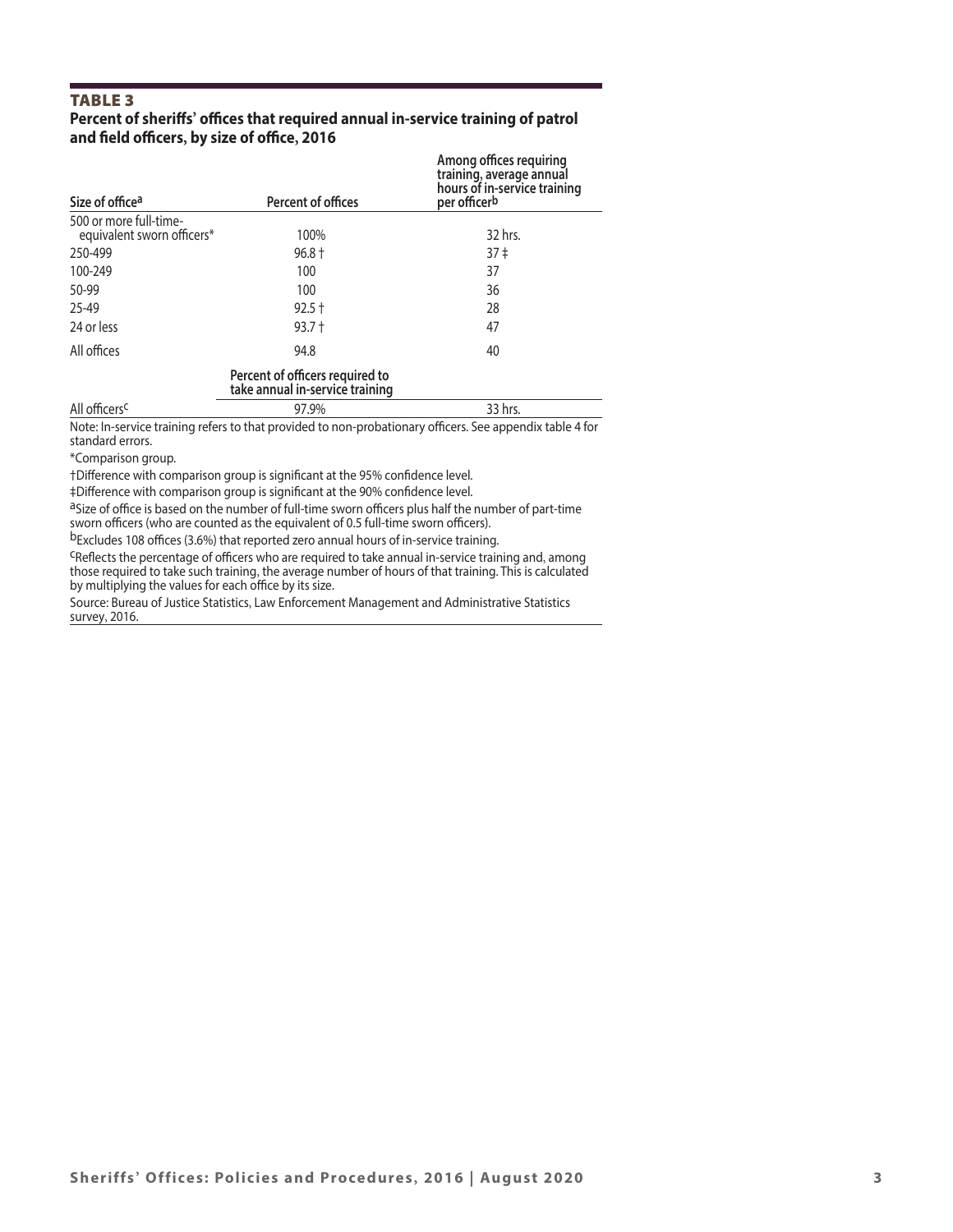# TABLE 4 **Percent of sheriffs' offices with written policies or procedural directives, by selected topic and size of office, 2016**

|                                           |                                                      |            | Size of office <sup>a</sup> |          |             |                         |             |                           |
|-------------------------------------------|------------------------------------------------------|------------|-----------------------------|----------|-------------|-------------------------|-------------|---------------------------|
| Selected topic                            | 500 or more full-time-<br>equivalent sworn officers* | 250-499    | 100-249                     | 50-99    | 25-49       | 24 or less              | All offices | All officers <sup>b</sup> |
| Active shooter                            | 88.9%                                                | 92.1%      | 88.6%                       | 77.8% ‡  | $80.3% \pm$ | 72.8%+                  | 76.9%       | 87.2%                     |
| Acts of terrorism                         | 86.1                                                 | 81.0       | $62.8 +$                    | $50.3 +$ | 40.9 +      | $35.0 +$                | 42.0        | 67.8                      |
| Body-worn cameras                         | 55.6                                                 | 50.8       | 44.1 +                      | $38.6 +$ | 49.3        | $42.4 +$                | 44.0        | 47.0                      |
| Civilian complaints                       | 97.2                                                 | $100 +$    | 95.3                        | 93.5     | 93.9        | 83.0 +                  | 88.1        | 95.8                      |
| Code of conduct and<br>appearance         | 100                                                  | 100        | 99.3 +                      | 100      | 97.7        | $93.9 +$                | 96.1        | 99.1                      |
| Cultural-awareness<br>training            | 86.1                                                 | 85.7       | $69.5 +$                    | $63.6 +$ | $56.2 +$    | 48.8 +                  | 55.2        | 75.8                      |
| Foot pursuits                             | 69.4                                                 | 69.8       | 66.2                        | 66.2     | 65.7        | $52.3 +$                | 58.5        | 70.8                      |
| In-custody deaths                         | 94.4                                                 | $98.4 \pm$ | 94.7                        | 94.8     | 93.5        | $82.1 +$                | 87.6        | 95.2                      |
| Investigation of<br>employee misconduct   | 97.2                                                 | $100 +$    | 98.7                        | 95.9     | 95.0        | $83.1 +$                | 88.9        | 96.9                      |
| Mass demonstrations                       | 91.7                                                 | 87.3       | $62.8 +$                    | $50.3 +$ | $46.6 +$    | $28.0 +$                | 39.7        | 70.4                      |
| Maximum work hours<br>allowed             | 83.3                                                 | 73.0 +     | 74.9 ‡                      | 75.4     | $67.1 +$    | $52.2 +$                | 60.8        | 76.4                      |
| Motor-vehicle stops                       | 88.9                                                 | 100 +      | 89.6                        | 92.8     | 90.3        | 78.6 +                  | 84.3        | 92.4                      |
| Off-duty conduct                          | 100                                                  | 100        | 100                         | 98.0     | $97.5 \div$ | $85.4 +$                | 91.1        | 98.1                      |
| Prisoner transport                        | 97.2                                                 | $100 +$    | 96.0                        | 98.0     | 95.2        | 85.0 +                  | 90.1        | 96.7                      |
| Racial profiling/<br>unbiased policing    | 97.2                                                 | 95.2       | $91.3 +$                    | 92.4     | $81.6 +$    | $82.7 +$                | 84.8        | 93.1                      |
| Reporting use of force                    | 100                                                  | 100        | 98.7 +                      | 100      | 97.5        | $93.3 +$                | 95.7        | 99.0                      |
| Social media                              | 100                                                  | $98.4 +$   | 89.3 +                      | $89.1 +$ | $84.3 +$    | $62.0 +$                | 73.5        | 90.4                      |
| Stop and frisk                            | 75.0                                                 | 88.9+      | 77.9                        | 81.5     | 77.6        | $66.7 \;{\rm \ddagger}$ | 72.3        | 82.0                      |
| Strip searches                            | 97.2                                                 | 96.8       | 96.0                        | 95.6     | 95.0        | $82.2 +$                | 88.1        | 95.9                      |
| Use of deadly force/<br>firearm discharge | 100                                                  | 100        | 100                         | 100      | 97.5        | $94.5 +$                | 96.4        | 99.4                      |
| Use of less-lethal force                  | 100                                                  | 98.4 +     | 100                         | 100      | 98.9        | $93.5 +$                | 96.1        | 99.2                      |
|                                           |                                                      |            |                             |          |             |                         |             |                           |

Note: See appendix table 5 for standard errors.

\*Comparison group.

†Significant difference from comparison group at 95% confidence level.

‡Significant difference from comparison group at 90% confidence level.

aSize of office is based on the number of full-time sworn officers plus half the number of part-time sworn officers (who are counted as the equivalent of 0.5 full-time sworn officers).

bReflects the percentage of officers whose offices were operating under such policies. This is calculated by multiplying the result for each office by its size. Source: Bureau of Justice Statistics, Law Enforcement Management and Administrative Statistics survey, 2016.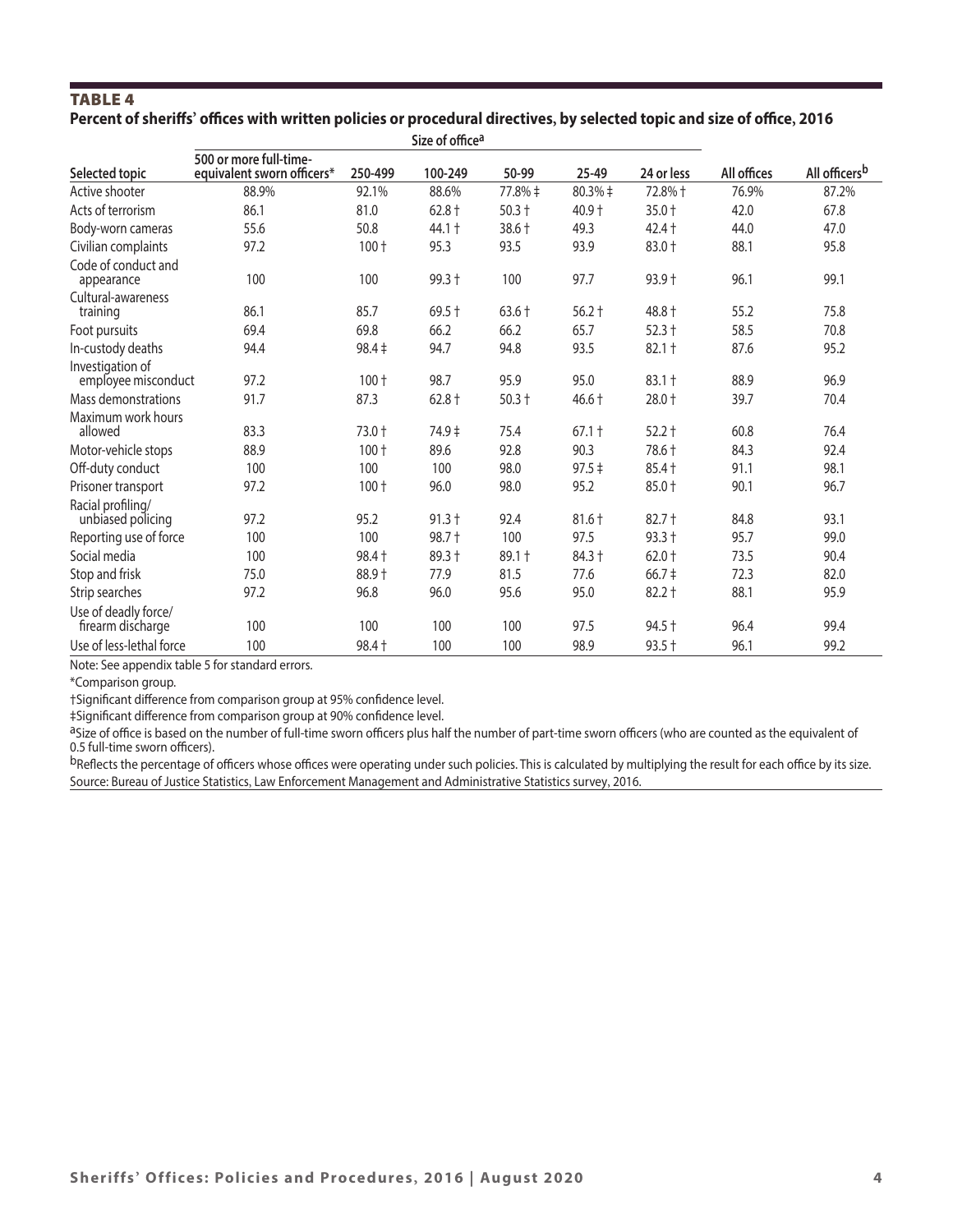# TABLE 5

#### **Percent of sheriffs' offices that required written documentation when officers displayed or discharged firearms, by size of office, 2016**

| Size of office <sup>a</sup>                          | Firearm displayed | Firearm discharged |
|------------------------------------------------------|-------------------|--------------------|
| 500 or more full-time-<br>equivalent sworn officers* | 38.9%             | 97.2%              |
| 250-499                                              | $47.6 \pm$        | 95.2               |
| 100-249                                              | 45.5              | $92.6 +$           |
| 50-99                                                | $55.0 +$          | 95.2               |
| 25-49                                                | $54.3 +$          | 93.9               |
| 24 or less                                           | $53.3 +$          | $82.5 +$           |
| All offices                                          | 52.9              | 87.7               |
| All officers <sup>b</sup>                            | 43.8              | 93.9               |

Note: See appendix table 6 for standard errors.

\*Comparison group.

†Difference with comparison group is significant at the 95% confidence level.

‡Difference with comparison group is significant at the 90% confidence level.

aSize of office is based on the number of full-time sworn officers plus half the number of part-time

sworn officers (who are counted as the equivalent of 0.5 full-time sworn officers).

bReflects the percentage of officers whose offices were operating under such policies. This is

calculated by multiplying the result for each office by its size.

Source: Bureau of Justice Statistics, Law Enforcement Management and Administrative Statistics survey, 2016.

#### TABLE 6

#### **Percent of sheriffs' offices that authorized less-lethal techniques or restraints, by size of office, 2016**

| Size of office <sup>a</sup>                          |          |          |            | Open-hand techniques Closed-hand techniques Takedown techniques Leg hobble/other restraints <sup>b</sup> Neck restraint/hold |          |
|------------------------------------------------------|----------|----------|------------|------------------------------------------------------------------------------------------------------------------------------|----------|
| 500 or more full-time-<br>equivalent sworn officers* | 100%     | 94.4%    | 100%       | 100%                                                                                                                         | 41.7%    |
| 250-499                                              | $98.4 +$ | 96.8     | 100        | $88.9 +$                                                                                                                     | $52.4 +$ |
| 100-249                                              | $98.7 +$ | 94.7     | $98.0 +$   | $89.3 +$                                                                                                                     | 34.1     |
| 50-99                                                | 100      | 89.5     | 100        | $85.0 +$                                                                                                                     | 35.8     |
| 25-49                                                | 98.9     | $84.1 +$ | $96.3 \pm$ | $87.2 +$                                                                                                                     | 35.7     |
| 24 or less                                           | $92.6 +$ | $82.0 +$ | $93.5 +$   | $82.3 +$                                                                                                                     | 37.2     |
| All offices                                          | 95.5     | 84.8     | 95.4       | 84.6                                                                                                                         | 37.0     |
| All officers <sup>c</sup>                            | 98.5     | 92.0     | 98.4       | 91.2                                                                                                                         | 45.3     |

Note: See appendix table 7 for standard errors.

\*Comparison group.

†Difference with comparison group is significant at the 95% confidence level.

‡Difference with comparison group is significant at the 90% confidence level.

aSize of office is based on the number of full-time sworn officers plus half the number of part-time sworn officers (who are counted as the equivalent of 0.5 full-time sworn officers).

bExcludes handcuffs.

<sup>C</sup>Reflects the percentage of officers whose offices authorized less-lethal techniques or restraints. This is calculated by multiplying the result for each office by its size.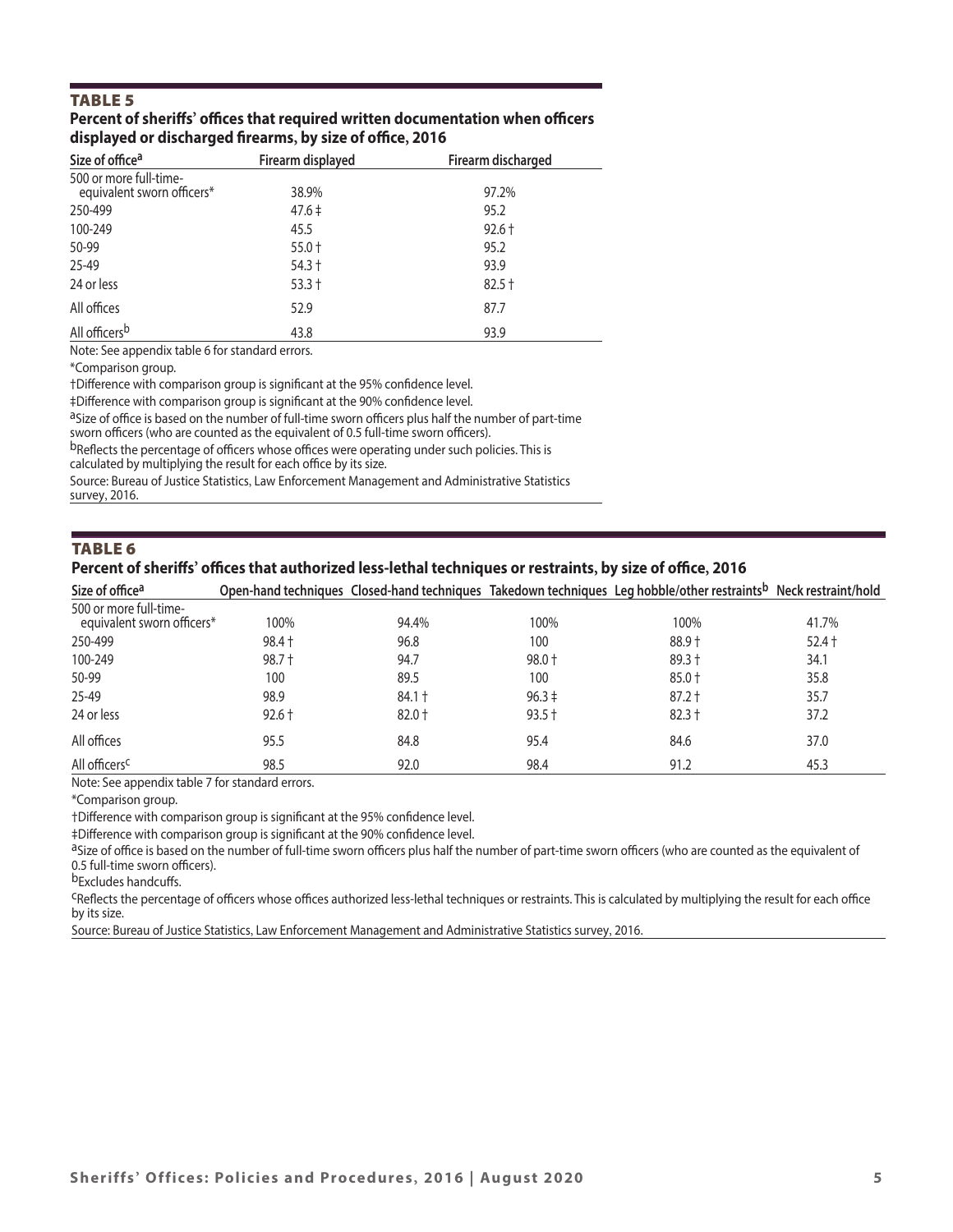# TABLE 7 **Percent of sheriffs' offices that authorized less-lethal weapons, by size of office, 2016**

| Size of office <sup>a</sup>                          | <b>Batons</b> | <b>Blunt-force</b><br>projectiles <sup>b</sup> | Chemical-agent<br>projectiles <sup>c*</sup> | Conducted-energy<br>weapons <sup>a</sup> | <b>Explosives</b> | Pepper spraye |
|------------------------------------------------------|---------------|------------------------------------------------|---------------------------------------------|------------------------------------------|-------------------|---------------|
| 500 or more full-time-<br>equivalent sworn officers* | 94.4%         | 100%                                           | 100%                                        | 91.7%                                    | 66.7%             | 94.4%         |
| 250-499                                              | $100 +$       | $95.2 +$                                       | 100                                         | 95.2                                     | 66.7              | 96.8          |
| 100-249                                              | 94.7          | $90.0 +$                                       | $97.3 +$                                    | 94.7                                     | $54.1 +$          | $98.0 \pm$    |
| 50-99                                                | 88.7          | 79.3 +                                         | $79.3 +$                                    | $97.2 \pm$                               | $33.2 +$          | 98.0          |
| 25-49                                                | $83.4 +$      | $62.8 +$                                       | $65.9 +$                                    | 95.0                                     | $22.8 +$          | 95.4          |
| 24 or less                                           | $85.8 +$      | $42.6 +$                                       | $46.9 +$                                    | 92.3                                     | $6.4+$            | $89.0 \pm$    |
| All offices                                          | 86.8          | 56.9                                           | 60.5                                        | 93.7                                     | 18.9              | 92.4          |
| All officers <sup>t</sup>                            | 92.9          | 84.5                                           | 87.5                                        | 95.2                                     | 44.9              | 96.1          |

Note: See appendix table 8 for standard errors.

\*Comparison group.

†Difference with comparison group is significant at the 95% confidence level.

‡Difference with comparison group is significant at the 90% confidence level.

aSize of office is based on the number of full-time sworn officers plus half the number of part-time sworn officers (who are counted as the equivalent of 0.5 full-time sworn officers).<br><sup>b</sup>For example, bean bags or rubber bullets.

<sup>C</sup>For example, CS (tear) gas or oleoresin capsicum (OC) pellets.

d<sub>For example, Tasers or stun guns.<br>eOC spray or foam.</sub>

<sup>f</sup>Reflects the percentage of officers whose offices authorized less-lethal weapons. This is calculated by multiplying the result for each office by its size. Source: Bureau of Justice Statistics, Law Enforcement Management and Administrative Statistics survey, 2016.

## TABLE 8

#### **Percent of sheriffs' offices requiring external investigation of deaths or uses of force, by size of office, 2016**

| Size of office <sup>a</sup>                          | Discharge of firearm at or<br>in direction of a person | In-custody death not<br>due to use of force <sup>b</sup> | Use of force resulting<br>in serious bodily injury | Use of force resulting<br>in subject's death |
|------------------------------------------------------|--------------------------------------------------------|----------------------------------------------------------|----------------------------------------------------|----------------------------------------------|
| 500 or more full-time-<br>equivalent sworn officers* | 16.7%                                                  | 19.4%                                                    | 19.4%                                              | 44.4%                                        |
| 250-499                                              | $28.6 +$                                               | $42.9 +$                                                 | 23.8                                               | $58.7 +$                                     |
| 100-249                                              | $41.2 +$                                               | $54.5 +$                                                 | $43.2 +$                                           | $75.9 +$                                     |
| 50-99                                                | $47.5 +$                                               | 64.7 †                                                   | $49.5 +$                                           | $81.0 +$                                     |
| 25-49                                                | $50.7 +$                                               | 71.9 t                                                   | $56.7 +$                                           | $83.2 +$                                     |
| 24 or less                                           | $62.4 +$                                               | 78.9 +                                                   | $71.3 +$                                           | $88.2 +$                                     |
| All offices                                          | 55.1                                                   | 72.1                                                     | 61.6                                               | 83.9                                         |
| All officers <sup>c</sup>                            | 35.2                                                   | 47.9                                                     | 38.3                                               | 64.7                                         |

Note: Agencies were only asked about external investigations conducted by another law enforcement or criminal investigative body, which exclude civilian reviews. Departments may also conduct internal investigations in these situations. See appendix table 9 for standard errors. \*Comparison group.

†Difference with comparison group is significant at the 95% confidence level.

<sup>a</sup>Size of office is based on the number of full-time sworn officers plus half the number of part-time sworn officers (who are counted as the equivalent of 0.5 full-time sworn officers).

<sup>b</sup>Includes deaths due to, among other things, suicide, intoxication, or accident.<br><sup>C</sup>Reflects the percentage of officers whose offices required such investigations. This is calculated by multiplying the result for each of Source: Bureau of Justice Statistics, Law Enforcement Management and Administrative Statistics survey, 2016.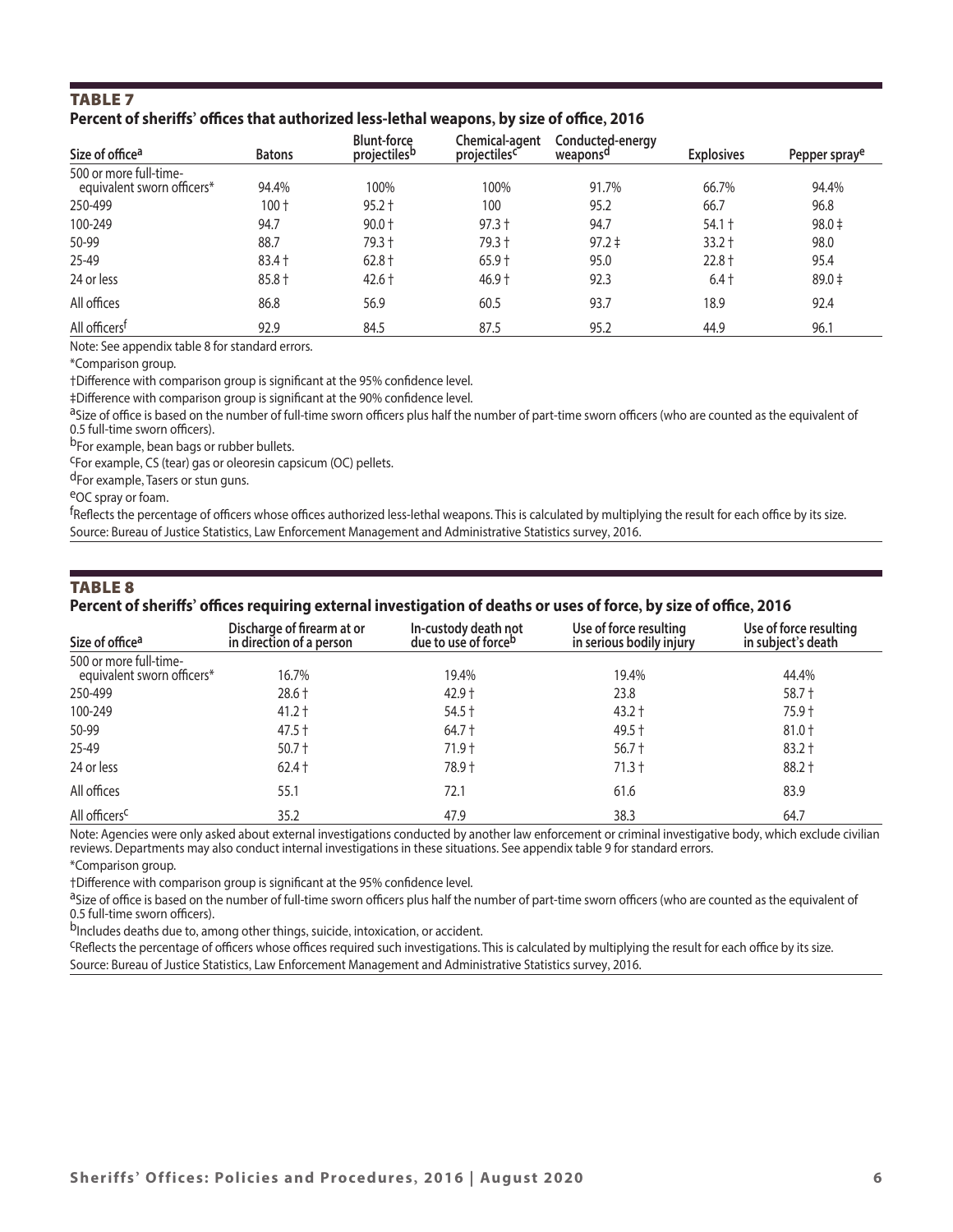# TABLE 9 **Percent of sheriffs' offices with a civilian-complaint review board, by size of office, 2016**

|                                                      |              |                | Board has independent investigative authority with subpoena power for- |               |  |  |  |
|------------------------------------------------------|--------------|----------------|------------------------------------------------------------------------|---------------|--|--|--|
| Size of office <sup>a</sup>                          | <b>Total</b> | All complaints | Certain complaints                                                     | No complaints |  |  |  |
| 500 or more full-time-<br>equivalent sworn officers* | 22.2%        | 5.6%           | 2.8%                                                                   | 13.9%         |  |  |  |
| 100-499                                              | $4.7 +$      | $0.9 +$        | $0.5 \pm$                                                              | $2.8 +$       |  |  |  |
| 25-99                                                | $6.7 +$      | $1.7 \pm 1$    | 1.7!                                                                   | $2.3 +$       |  |  |  |
| 24 or less                                           | $6.1 +$      | 4.1            | $0.0 +$                                                                | $2.1 +$       |  |  |  |
| All offices                                          | 6.4          | 3.0            | 0.7                                                                    | 2.4           |  |  |  |
| All officers <sup>b</sup>                            | 16.2         | 3.0            |                                                                        | 5.4           |  |  |  |

Note: See appendix table 10 for standard errors.

\*Comparison group.

†Difference with comparison group is significant at the 95% confidence level.

‡Difference with comparison group is significant at the 90% confidence level.

! Interpret with caution. Estimate is based on 10 or fewer sample cases, or coefficient of variation is greater than 50%.<br><sup>a</sup>Size of office is based on the number of full-time sworn officers plus half the number of part-ti 0.5 full-time sworn officers).

bReflects the percentage of officers whose offices had such a board. This is calculated by multiplying the result for each office by its size.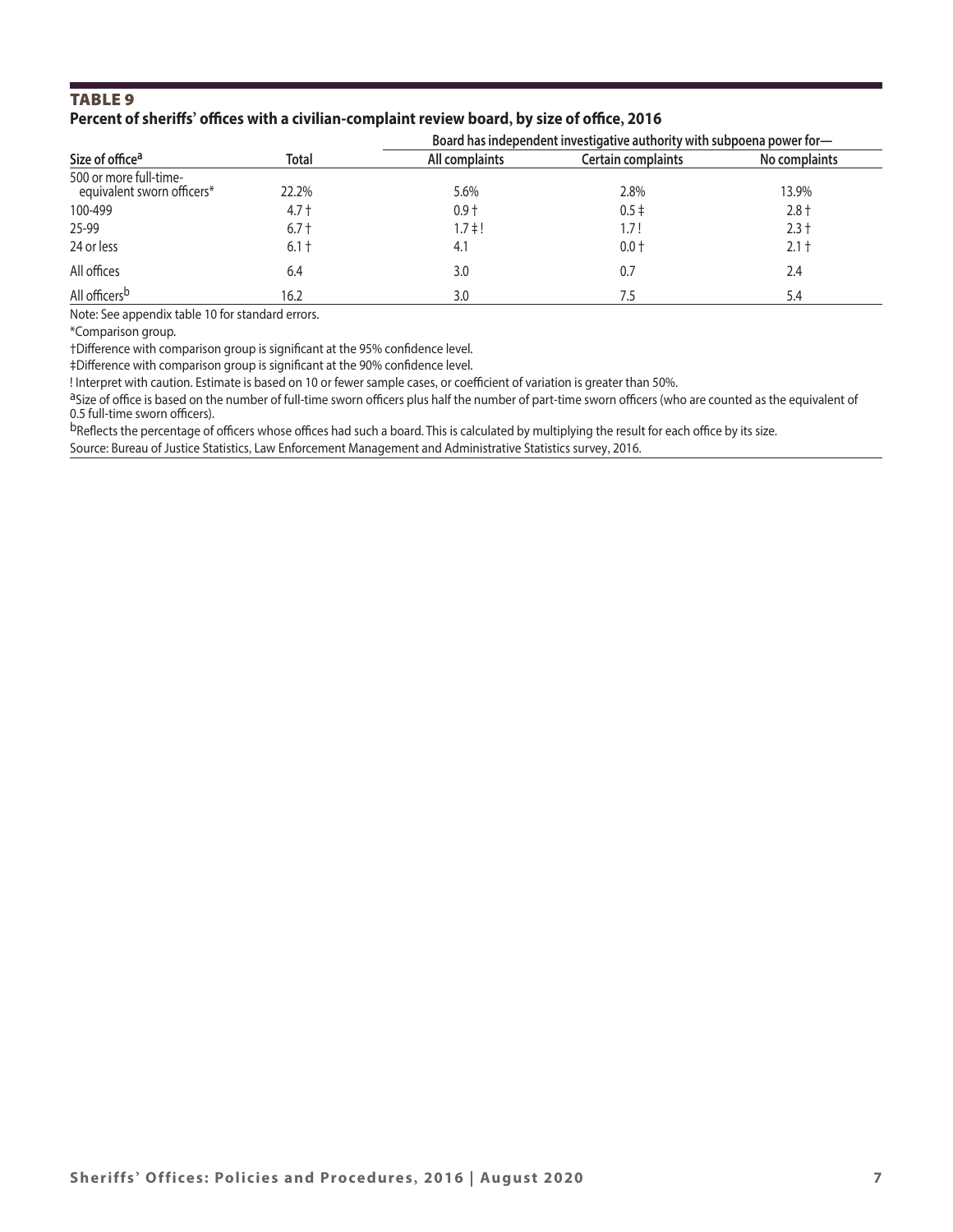# APPENDIX TABLE 1

#### **Estimates and standard errors for figure 1: Average number of training hours required of each new officer recruit in sheriffs' offices, by size of office, 2016**

|                                                      | <b>Estimate</b> |          |                  | <b>Standard error</b> |         |         |
|------------------------------------------------------|-----------------|----------|------------------|-----------------------|---------|---------|
| Size of office <sup>a</sup>                          | <b>Totalb</b>   | Academy  | Field            | <b>Total</b>          | Academy | Field   |
| 500 or more full-time-<br>equivalent sworn officers* | 1,447 hrs.      | 830 hrs. | 617 hrs.         | 23 hrs.               | 13 hrs. | 17 hrs. |
| 250-499                                              | $1.205 +$       | $677 +$  | $531 +$          | 25                    | 16      | 18      |
| 100-249                                              | 1.094 †         | $624 +$  | $469 +$          | 36                    | 24      | 14      |
| 50-99                                                | $1.048 +$       | 596 +    | 448 +            | 37                    | 20      | 27      |
| 25-49                                                | $963 +$         | $620 +$  | $352 +$          | 35                    | 27      | 21      |
| 24 or less                                           | 782+            | $564 +$  | 219 <sup>†</sup> | 19                    | 13      | 13      |
| All offices                                          | 897             | 592      | 307              | 14                    | 10      | 9       |
| All officers <sup>c</sup>                            | 1.214           | 695      | 520              | 28                    | 10      | 20      |

\*Comparison group.

†Difference with comparison group is significant at the 95% confidence level.

aSize of office is based on the number of full-time sworn officers plus half the number of part-time sworn officers (who are counted as the equivalent of 0.5 full-time sworn officers).

bTotal training hours may not reflect the sum of academy-training and field-training hours because some offices did not report data on one type of training and therefore were not included in the total but were included for one type of training.

cCalculated by multiplying the values for each office by its size.

Source: Bureau of Justice Statistics, Law Enforcement Management and Administrative survey, 2016.

#### APPENDIX TABLE 2

**Standard errors for table 1: Percent of sheriffs' offices that maintained a written community-policing plan, by size of office, 2016**

| Size of office                                                                                                  | Maintained a plan |  |  |  |
|-----------------------------------------------------------------------------------------------------------------|-------------------|--|--|--|
| 500 or more full-time-                                                                                          |                   |  |  |  |
| equivalent sworn officers                                                                                       | 3.26%             |  |  |  |
| 250-499                                                                                                         | 3.04              |  |  |  |
| 100-249                                                                                                         | 2.37              |  |  |  |
| 50-99                                                                                                           | 6.33              |  |  |  |
| 25-49                                                                                                           | 5.02              |  |  |  |
| 24 or less                                                                                                      | 3.17              |  |  |  |
| All offices                                                                                                     | 2.22              |  |  |  |
| All officers                                                                                                    | 2.21              |  |  |  |
| Source: Bureau of Justice Statistics, Law Enforcement Management and<br>Administrative Statistics survey, 2016. |                   |  |  |  |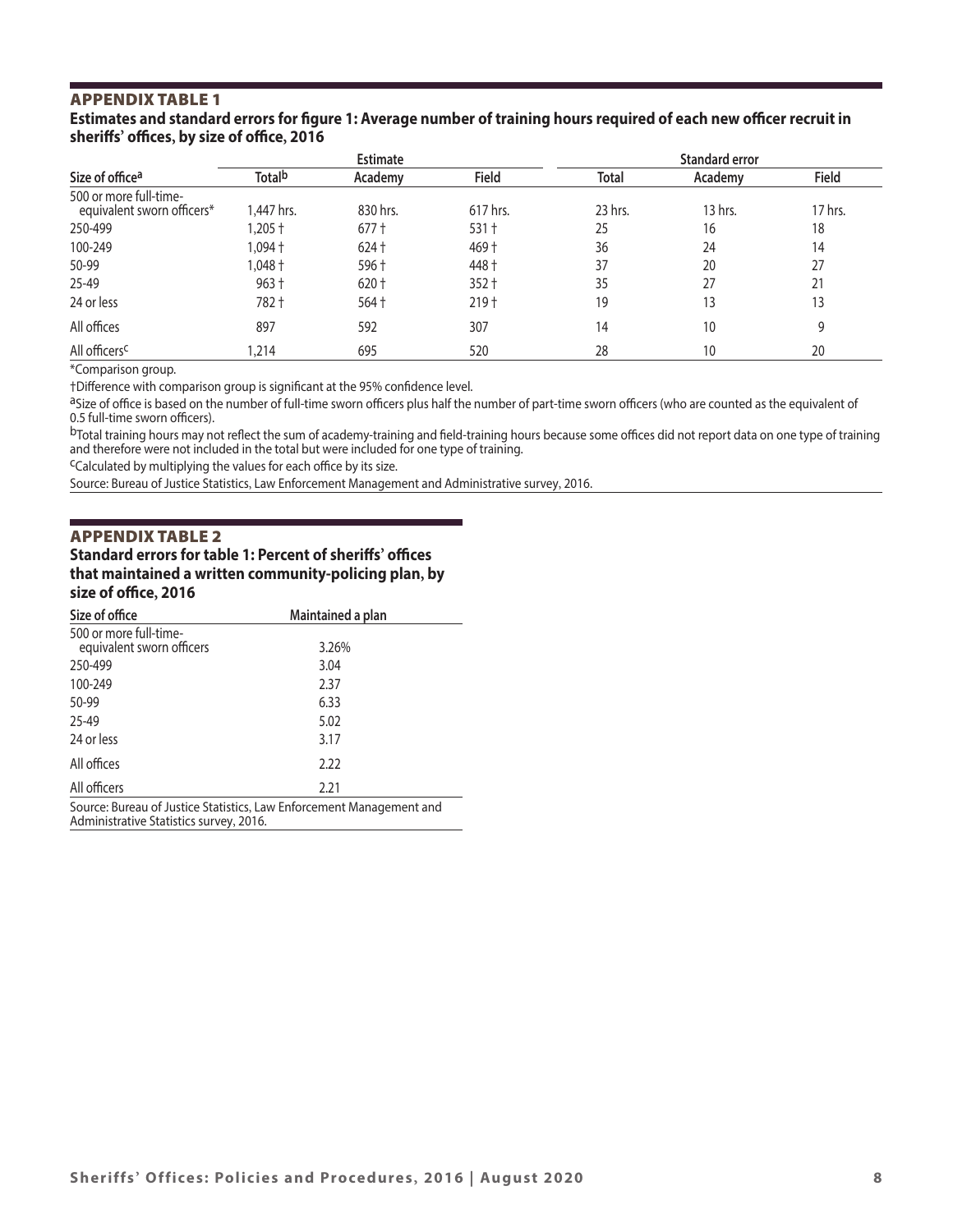### APPENDIX TABLE 3 **Standard errors for table 2: Annual operating budget of sheriffs' offices, by size of office, 2016**

| Size of office                                                                                                  | <b>Total budget</b> | Per office   | Per sworn officer | Per employee |  |  |
|-----------------------------------------------------------------------------------------------------------------|---------------------|--------------|-------------------|--------------|--|--|
| 500 or more full-time-<br>equivalent sworn officers                                                             | \$2,351,376,962     | \$42,401,692 | \$9,757           | \$4,023      |  |  |
| 250-499                                                                                                         | \$454,576,704       | \$3,602,792  | \$9,830           | \$2,550      |  |  |
| 100-249                                                                                                         | \$264,435,988       | \$928,728    | \$5,247           | \$1,729      |  |  |
| 50-99                                                                                                           | \$443,741,400       | \$831,189    | \$11,755          | \$4,903      |  |  |
| 25-49                                                                                                           | \$387,474,282       | \$427,278    | \$10,671          | \$3,533      |  |  |
| 24 or less                                                                                                      | \$168,804,830       | \$79,938     | \$5,185           | \$2,340      |  |  |
| All offices                                                                                                     | \$2,350,714,615     | \$791,703    | \$3,931           | \$1,623      |  |  |
| Source: Bureau of Justice Statistics, Law Enforcement Management and Administrative Statistics<br>survey, 2016. |                     |              |                   |              |  |  |

# APPENDIX TABLE 4

# **Standard errors for table 3: Percent of sheriffs' offices that required annual in-service training of patrol and field officers, by size of office, 2016**

| Size of office                                      | Percent of offices                                                                             | Among offices requiring<br>training, average annual<br>hours of in-service training<br>per officer |
|-----------------------------------------------------|------------------------------------------------------------------------------------------------|----------------------------------------------------------------------------------------------------|
| 500 or more full-time-<br>equivalent sworn officers | $0.00\%$                                                                                       | 3.1 hrs.                                                                                           |
| 250-499                                             | 1.09                                                                                           | 1.3                                                                                                |
| 100-249                                             | 0.00                                                                                           | 1.2                                                                                                |
| 50-99                                               | 0.00                                                                                           | 3.1                                                                                                |
| 25-49                                               | 2.76                                                                                           | 1.6                                                                                                |
| 24 or less                                          | 1.59                                                                                           | 10.0                                                                                               |
| All offices                                         | 1.07                                                                                           | 5.5                                                                                                |
|                                                     | Percent of officers required to<br>take annual in-service training                             |                                                                                                    |
| All officers                                        | 0.42%                                                                                          | 1.1 hrs.                                                                                           |
| survey, 2016.                                       | Source: Bureau of Justice Statistics, Law Enforcement Management and Administrative Statistics |                                                                                                    |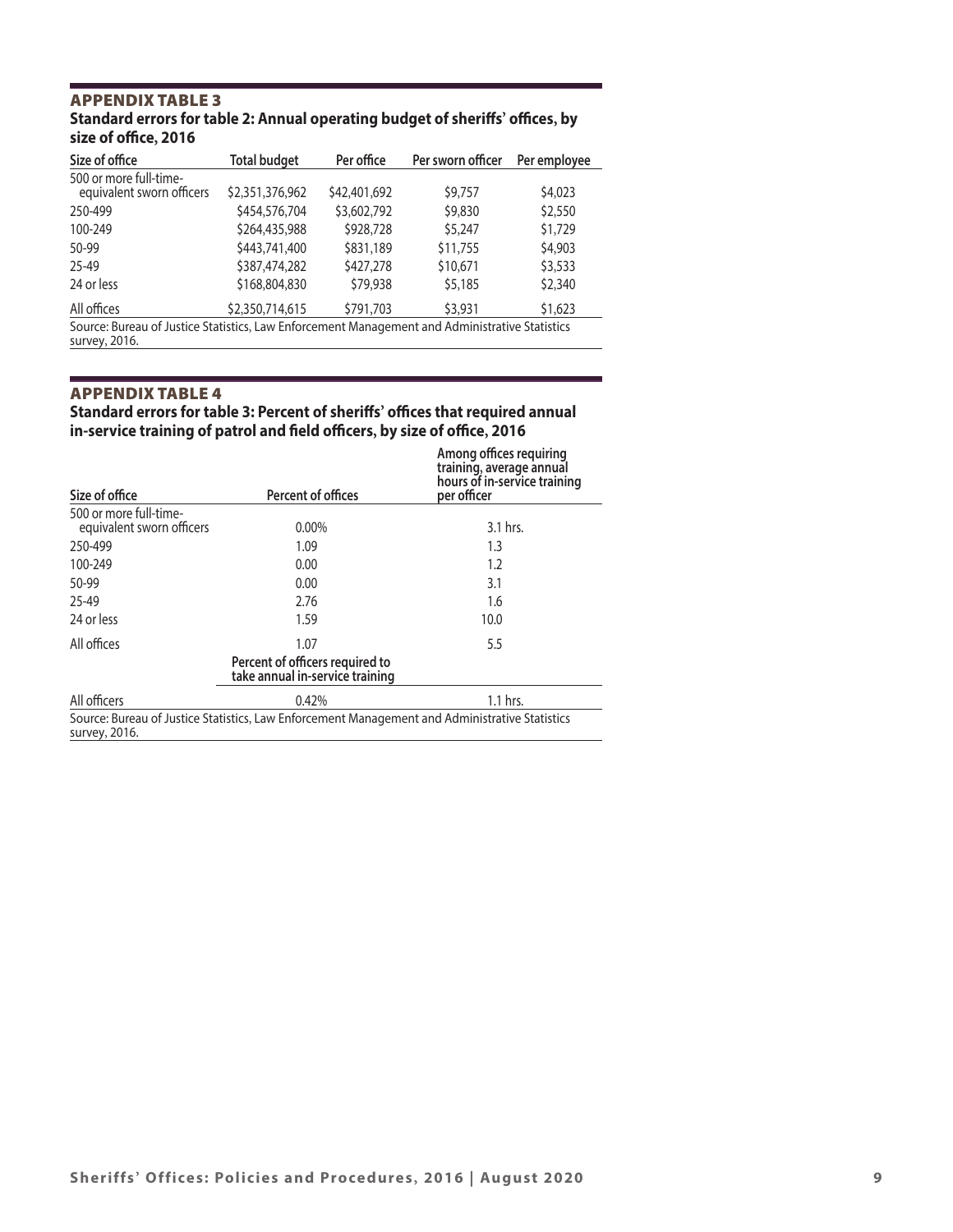# APPENDIX TABLE 5 **Standard errors for table 4: Percent of sheriffs' offices with written policies or procedural directives, by selected topic and size of office, 2016**

|                                           | Size of office                                                                                                                           |         |         |                                                                                                                                                                                                                                |       |            |             |              |
|-------------------------------------------|------------------------------------------------------------------------------------------------------------------------------------------|---------|---------|--------------------------------------------------------------------------------------------------------------------------------------------------------------------------------------------------------------------------------|-------|------------|-------------|--------------|
| Selected topic                            | 500 or more full-time-<br>equivalent sworn officers                                                                                      | 250-499 | 100-249 | 50-99                                                                                                                                                                                                                          | 25-49 | 24 or less | All offices | All officers |
| Active shooter                            | 2.59%                                                                                                                                    | 1.68%   | 1.34%   | 5.35%                                                                                                                                                                                                                          | 4.06% | 2.96%      | 1.97%       | 1.19%        |
| Acts of terrorism                         | 2.85                                                                                                                                     | 2.44    | 2.89    | 6.45                                                                                                                                                                                                                           | 5.02  | 3.17       | 2.21        | 1.84         |
| Body-worn cameras                         | 4.09                                                                                                                                     | 3.11    | 2.50    | 6.25                                                                                                                                                                                                                           | 5.11  | 3.26       | 2.25        | 2.36         |
| Civilian complaints                       | 1.35                                                                                                                                     | 0.00    | 0.87    | 3.16                                                                                                                                                                                                                           | 2.41  | 2.49       | 1.53        | 0.62         |
| Code of conduct and<br>appearance         | 0.00                                                                                                                                     | 0.00    | 0.33    | 0.00                                                                                                                                                                                                                           | 1.49  | 1.59       | 0.94        | 0.26         |
| Cultural-awareness<br>training            | 2.85                                                                                                                                     | 2.18    | 3.00    | 6.25                                                                                                                                                                                                                           | 5.07  | 3.31       | 2.26        | 1.60         |
| Foot pursuits                             | 3.79                                                                                                                                     | 2.86    | 2.95    | 6.07                                                                                                                                                                                                                           | 4.86  | 3.27       | 2.22        | 1.81         |
| In-custody deaths                         | 1.89                                                                                                                                     | 0.78    | 0.93    | 2.64                                                                                                                                                                                                                           | 2.50  | 2.49       | 1.51        | 0.62         |
| Investigation of<br>employee misconduct   | 1.35                                                                                                                                     | 0.00    | 0.47    | 2.57                                                                                                                                                                                                                           | 2.19  | 2.49       | 1.49        | 0.50         |
| Mass demonstrations                       | 2.28                                                                                                                                     | 2.07    | 2.89    | 6.45                                                                                                                                                                                                                           | 5.07  | 2.96       | 2.12        | 1.75         |
| Maximum work hours<br>allowed             | 3.07                                                                                                                                     | 2.76    | 3.09    | 5.53                                                                                                                                                                                                                           | 4.79  | 3.29       | 2.22        | 1.62         |
| Motor-vehicle stops                       | 2.59                                                                                                                                     | 0.00    | 3.28    | 3.20                                                                                                                                                                                                                           | 2.94  | 2.72       | 1.70        | 0.91         |
| Off-duty conduct                          | 0.00                                                                                                                                     | 0.00    | 0.00    | 1.89                                                                                                                                                                                                                           | 1.49  | 2.32       | 1.35        | 0.45         |
| Prisoner transport                        | 1.35                                                                                                                                     | 0.00    | 0.80    | 1.86                                                                                                                                                                                                                           | 2.07  | 2.38       | 1.42        | 0.50         |
| Racial profiling/<br>unbiased policing    | 1.35                                                                                                                                     | 1.33    | 1.18    | 3.16                                                                                                                                                                                                                           | 3.99  | 2.48       | 1.67        | 0.78         |
| Reporting use of force                    | 0.00                                                                                                                                     | 0.00    | 0.47    | 0.00                                                                                                                                                                                                                           | 1.64  | 1.66       | 0.99        | 0.27         |
| Social media                              | 0.00                                                                                                                                     | 0.78    | 1.30    | 4.04                                                                                                                                                                                                                           | 3.75  | 3.22       | 2.04        | 0.97         |
| Stop and frisk                            | 3.56                                                                                                                                     | 1.96    | 1.83    | 4.92                                                                                                                                                                                                                           | 4.29  | 3.19       | 2.08        | 1.37         |
| Strip searches                            | 1.35                                                                                                                                     | 1.09    | 0.80    | 2.57                                                                                                                                                                                                                           | 2.21  | 2.58       | 1.54        | 0.57         |
| Use of deadly force/<br>firearm discharge | 0.00                                                                                                                                     | 0.00    | 0.00    | 0.00                                                                                                                                                                                                                           | 1.64  | 1.51       | 0.91        | 0.23         |
| Use of less-lethal force                  | 0.00                                                                                                                                     | 0.78    | 0.00    | 0.00                                                                                                                                                                                                                           | 1.06  | 1.61       | 0.92        | 0.22         |
|                                           | $\mathcal{L}$ and $\mathcal{L}$ and $\mathcal{L}$ and $\mathcal{L}$ and $\mathcal{L}$ and $\mathcal{L}$ and $\mathcal{L}$<br>$ \epsilon$ |         |         | the first contract of the property of the contract of the contract of the contract of the contract of the contract of the contract of the contract of the contract of the contract of the contract of the contract of the cont |       | 0.0001     |             |              |

Source: Bureau of Justice Statistics, Law Enforcement Management and Administrative Statistics survey, 2016.

#### APPENDIX TABLE 6

# **Standard errors for table 5: Percent of sheriffs' offices that required written documentation when officers displayed or discharged firearms, by size of office, 2016**

| Size of office                                      | Firearm displayed | Firearm discharged                                                                             |
|-----------------------------------------------------|-------------------|------------------------------------------------------------------------------------------------|
| 500 or more full-time-<br>equivalent sworn officers | 4.01%             | 1.35%                                                                                          |
| 250-499                                             | 3.11              | 1.33                                                                                           |
| 100-249                                             | 2.53              | 1.08                                                                                           |
| 50-99                                               | 6.45              | 2.66                                                                                           |
| 25-49                                               | 5.06              | 2.42                                                                                           |
| 24 or less                                          | 3.30              | 2.49                                                                                           |
| All offices                                         | 2.28              | 1.52                                                                                           |
| All officers                                        | 2.27              | 0.85                                                                                           |
| survey, 2016.                                       |                   | Source: Bureau of Justice Statistics, Law Enforcement Management and Administrative Statistics |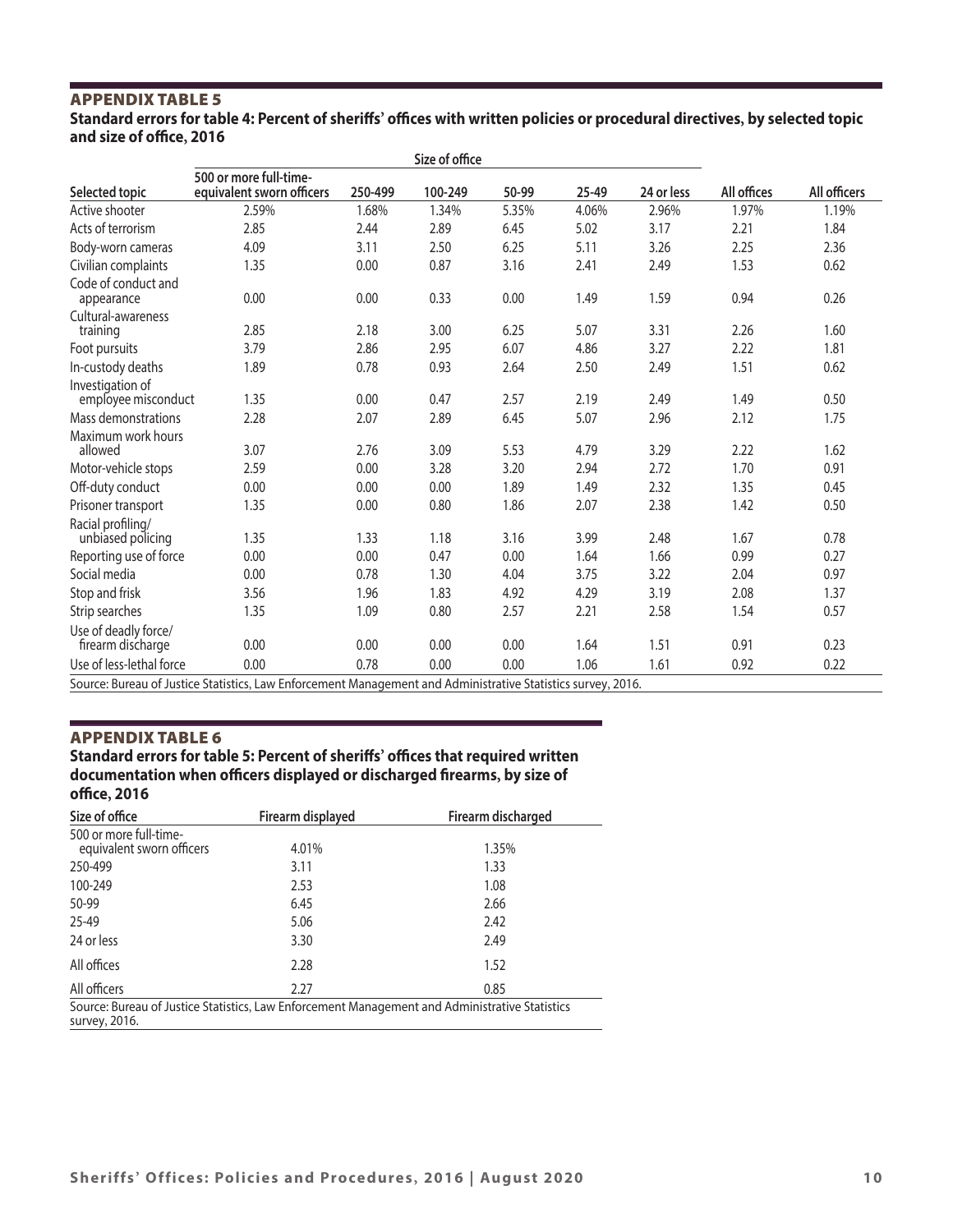# APPENDIX TABLE 7

# **Standard errors for table 6: Percent of sheriffs' offices that authorized less-lethal techniques or restraints, by size of office, 2016**

| Size of office                                                                                               |          |      |          | Open-hand techniques Closed-hand techniques Takedown techniques Leg hobble/other restraints Neck restraint/hold |       |  |
|--------------------------------------------------------------------------------------------------------------|----------|------|----------|-----------------------------------------------------------------------------------------------------------------|-------|--|
| 500 or more full-time-<br>equivalent sworn officers                                                          | $0.00\%$ | .89% | $0.00\%$ | $0.00\%$                                                                                                        | 4.06% |  |
| 250-499                                                                                                      | 0.78     | 1.09 | 0.00     | 1.96                                                                                                            | 3.11  |  |
| 100-249                                                                                                      | 0.47     | 0.93 | 0.57     | 1.30                                                                                                            | 2.24  |  |
| 50-99                                                                                                        | 0.00     | 4.04 | 0.00     | 4.66                                                                                                            | 6.15  |  |
| 25-49                                                                                                        | 1.06     | 3.79 | 96.ا     | 3.36                                                                                                            | 4.90  |  |
| 24 or less                                                                                                   | 1.72     | 2.56 | 1.64     | 2.52                                                                                                            | 3.26  |  |
| All offices                                                                                                  | 0.99     | 1.71 | 1.01     | 1.68                                                                                                            | 2.23  |  |
| All officers                                                                                                 | 0.30     | 0.97 | 0.34     | 0.94                                                                                                            | 2.52  |  |
| Source: Bureau of Justice Statistics, Law Enforcement Management and Administrative Statistics survey, 2016. |          |      |          |                                                                                                                 |       |  |

# APPENDIX TABLE 8

# **Standard errors for table 7: Percent of sheriffs' offices that authorized less-lethal weapons, by size of office, 2016**

| Size of office                                                                                               | <b>Batons</b> | <b>Blunt-force</b><br>projectiles | Chemical-agent<br>projectiles | Conducted-energy<br>weapons | <b>Explosives</b> | Pepper spray |
|--------------------------------------------------------------------------------------------------------------|---------------|-----------------------------------|-------------------------------|-----------------------------|-------------------|--------------|
| 500 or more full-time-<br>equivalent sworn officers                                                          | 1.89%         | 0.00%                             | 0.00%                         | 2.28%                       | 3.88%             | 1.89%        |
| 250-499                                                                                                      | 0.00          | 1.33                              | 0.00                          | 1.33                        | 2.93              | 1.09         |
| 100-249                                                                                                      | 0.93          | 1.26                              | 0.66                          | 0.93                        | 2.73              | 0.57         |
| 50-99                                                                                                        | 4.04          | 5.33                              | 5.33                          | 1.91                        | 5.98              | 1.89         |
| 25-49                                                                                                        | 3.82          | 4.92                              | 4.84                          | 2.19                        | 4.26              | 2.10         |
| 24 or less                                                                                                   | 2.37          | 3.23                              | 3.34                          | 1.80                        | 1.62              | 2.08         |
| All offices                                                                                                  | 1.63          | 2.18                              | 2.22                          | 1.13                        | 1.51              | 1.27         |
| All officers                                                                                                 | 0.90          | 1.23                              | 1.11                          | 0.65                        | 2.26              | 0.60         |
| Source: Bureau of Justice Statistics, Law Enforcement Management and Administrative Statistics survey, 2016. |               |                                   |                               |                             |                   |              |

# APPENDIX TABLE 9

#### **Standard errors for table 8: Percent of sheriffs' offices requiring external investigation of deaths or uses of force, by size of office, 2016**

| Size of office                                                                                               | Discharge of firearm at or<br>in direction of a person | In-custody death not<br>due to use of force | Use of force resulting<br>in serious bodily injury | Use of force resulting<br>in subject's death |  |  |
|--------------------------------------------------------------------------------------------------------------|--------------------------------------------------------|---------------------------------------------|----------------------------------------------------|----------------------------------------------|--|--|
| 500 or more full-time-<br>equivalent sworn officers                                                          | 3.07%                                                  | 3.26%                                       | 3.26%                                              | 4.09%                                        |  |  |
| 250-499                                                                                                      | 2.81                                                   | 3.08                                        | 2.65                                               | 3.06                                         |  |  |
| 100-249                                                                                                      | 2.82                                                   | 2.53                                        | 2.78                                               | 1.91                                         |  |  |
| 50-99                                                                                                        | 6.44                                                   | 6.24                                        | 6.45                                               | 5.14                                         |  |  |
| 25-49                                                                                                        | 5.10                                                   | 4.54                                        | 5.02                                               | 3.69                                         |  |  |
| 24 or less                                                                                                   | 3.28                                                   | 2.78                                        | 3.07                                               | 2.10                                         |  |  |
| All offices                                                                                                  | 2.28                                                   | 2.00                                        | 2.19                                               | 1.55                                         |  |  |
| All officers                                                                                                 | 1.99                                                   | 2.31                                        | 2.08                                               | 2.70                                         |  |  |
| Source: Bureau of Justice Statistics, Law Enforcement Management and Administrative Statistics survey, 2016. |                                                        |                                             |                                                    |                                              |  |  |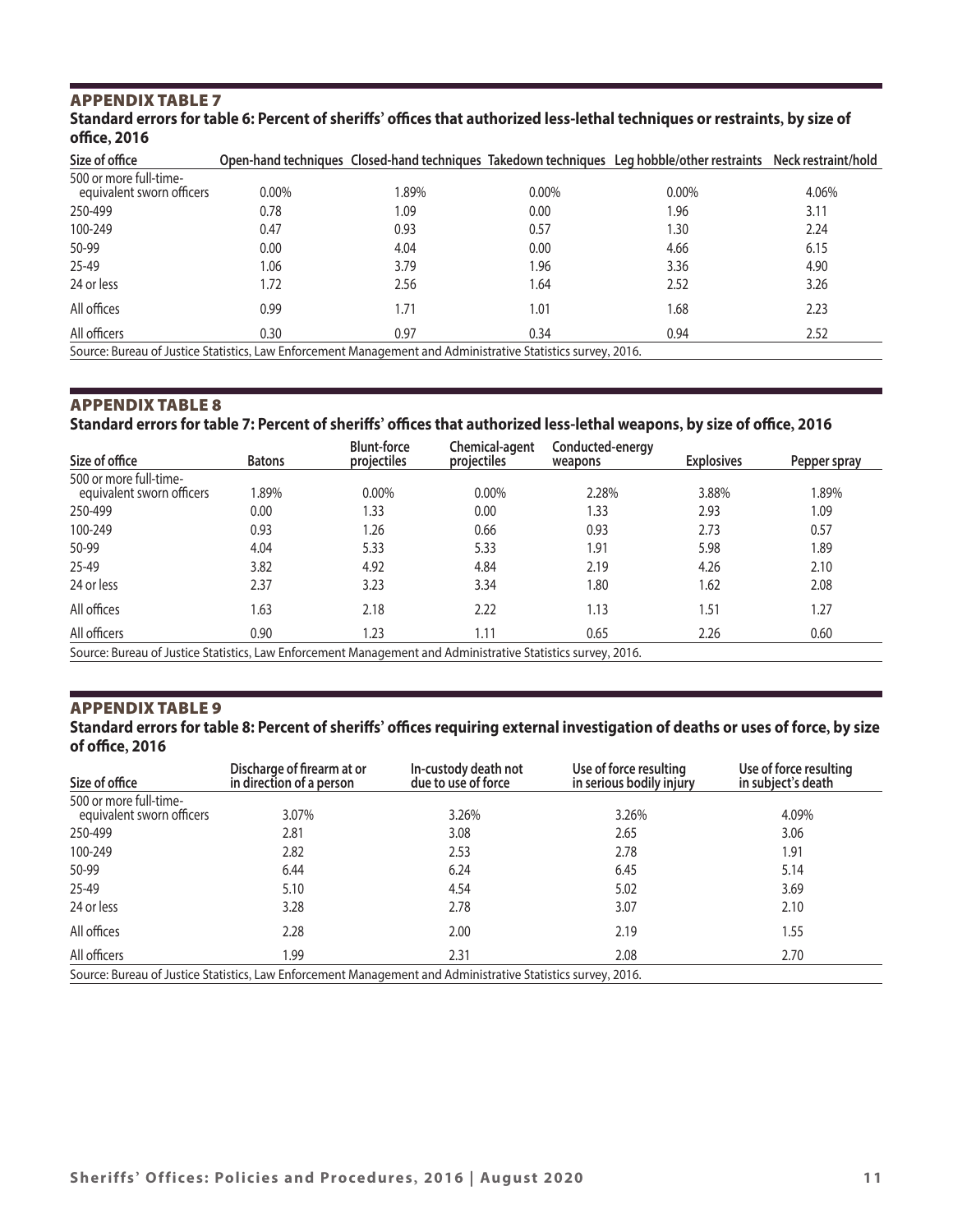# APPENDIX TABLE 10 **Standard errors for table 9: Percent of sheriffs' offices with a civilian-complaint review board, by size of office, 2016**

|                                                                                                              |              |                | Board has independent investigative authority with subpoena power for- |               |  |  |  |
|--------------------------------------------------------------------------------------------------------------|--------------|----------------|------------------------------------------------------------------------|---------------|--|--|--|
| Size of office                                                                                               | <b>Total</b> | All complaints | Certain complaints                                                     | No complaints |  |  |  |
| 500 or more full-time-<br>equivalent sworn officers                                                          | 3.42%        | 1.89%          | l.35%                                                                  | 2.85%         |  |  |  |
| 100-499                                                                                                      | 0.73         | 0.33           | 0.23                                                                   | 0.56          |  |  |  |
| 25-99                                                                                                        | 2.01         | 1.14           | 0.96                                                                   | 1.16          |  |  |  |
| 24 or less                                                                                                   | 1.62         | 1.33           | 0.00                                                                   | 0.97          |  |  |  |
| All offices                                                                                                  | 1.13         | 0.83           | 0.32                                                                   | 0.67          |  |  |  |
| All officers                                                                                                 | 3.06         | 0.75           | 3.17                                                                   | 0.84          |  |  |  |
| Source: Bureau of Justice Statistics, Law Enforcement Management and Administrative Statistics survey, 2016. |              |                |                                                                        |               |  |  |  |

**Sheriffs' Offices: Policies and Procedures, 2016 | August 2020 12**